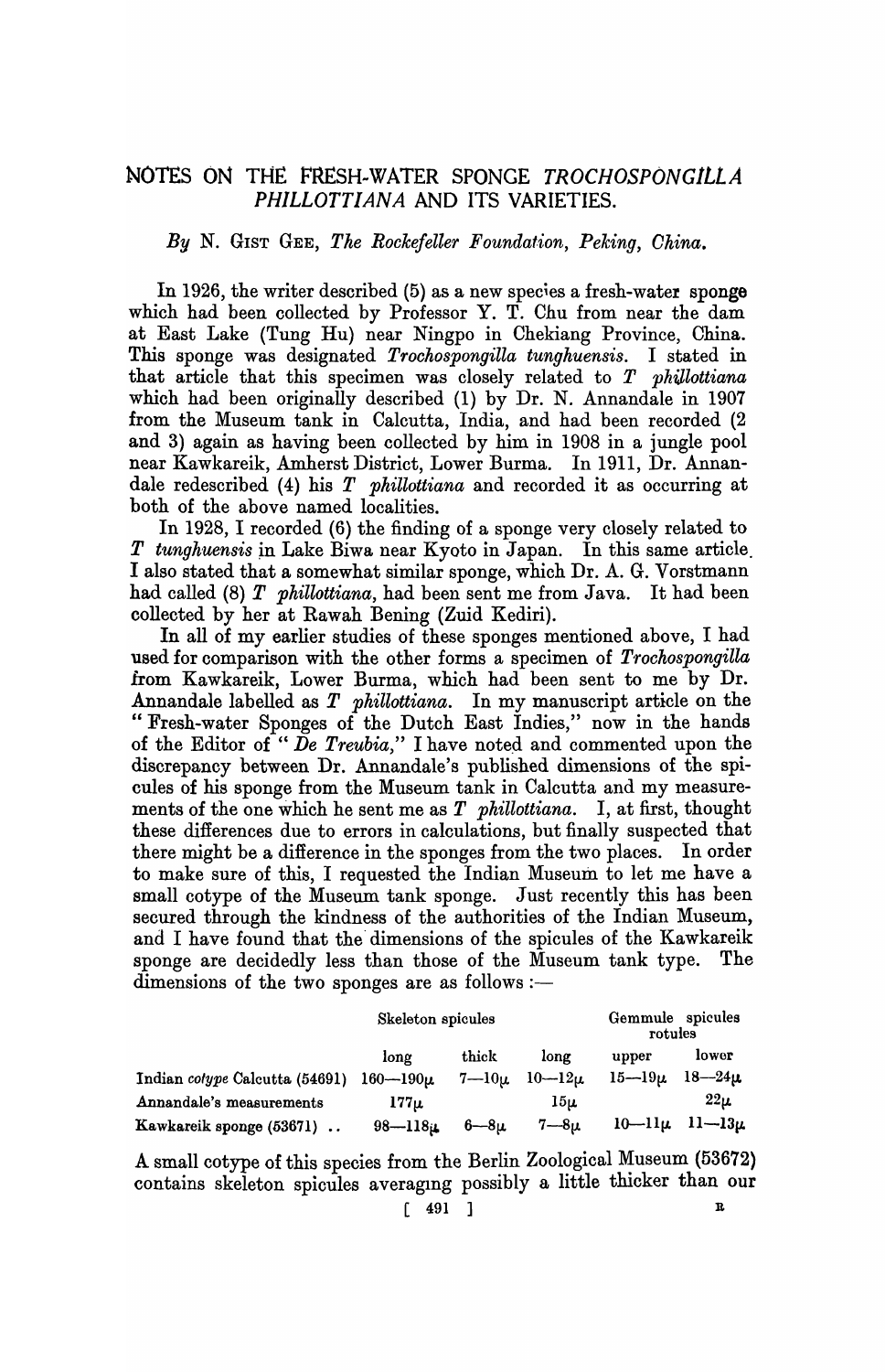number  $54691$ ; they frequently may reach  $13\mu$  in diameter. Otherwise the spicule measurements of numbers 54691 and 53672 are about the same.

In general form the gemmule spicules of the Calcutta specimens and of the Kawkareik specimens are very similar but the shafts of the latter are shorter and the upper and lower rotules are decidedly smaller in every way, as the measurements given above show. The skeleton spicules of this sponge are also smaller than those of the cotype, though they are comparatively thicker and possibly a little more heavily spined. In fact, they have the appearance at times of having their ends slightly enlarged because of the abundance of small spines. The skeleton spicules of the Kawkarelk sponge are much more uniformly equal in diameter throughout their entire length than are those of the Calcutta



TEXT-FIGS. 1 AND 2.-These two figures are drawn to the same scale and show the differences in size between the sponges from the Museum tank (larger) *P. pkillottiana*  (fig.2) and from the Kawkareik (smaller) *T. pkillottiana* var. *minima* (fig. 1).

sponge, which sometimes taper somewhat toward their ends but very rarely form points. On account of these decided differences between both kinds of spicules, I propose to call the Kawkareik sponge  $T$  phil*lottiana* var. *minima.* Text-figures 1 and 2, drawn to the same scale, will clearly show the differences in size.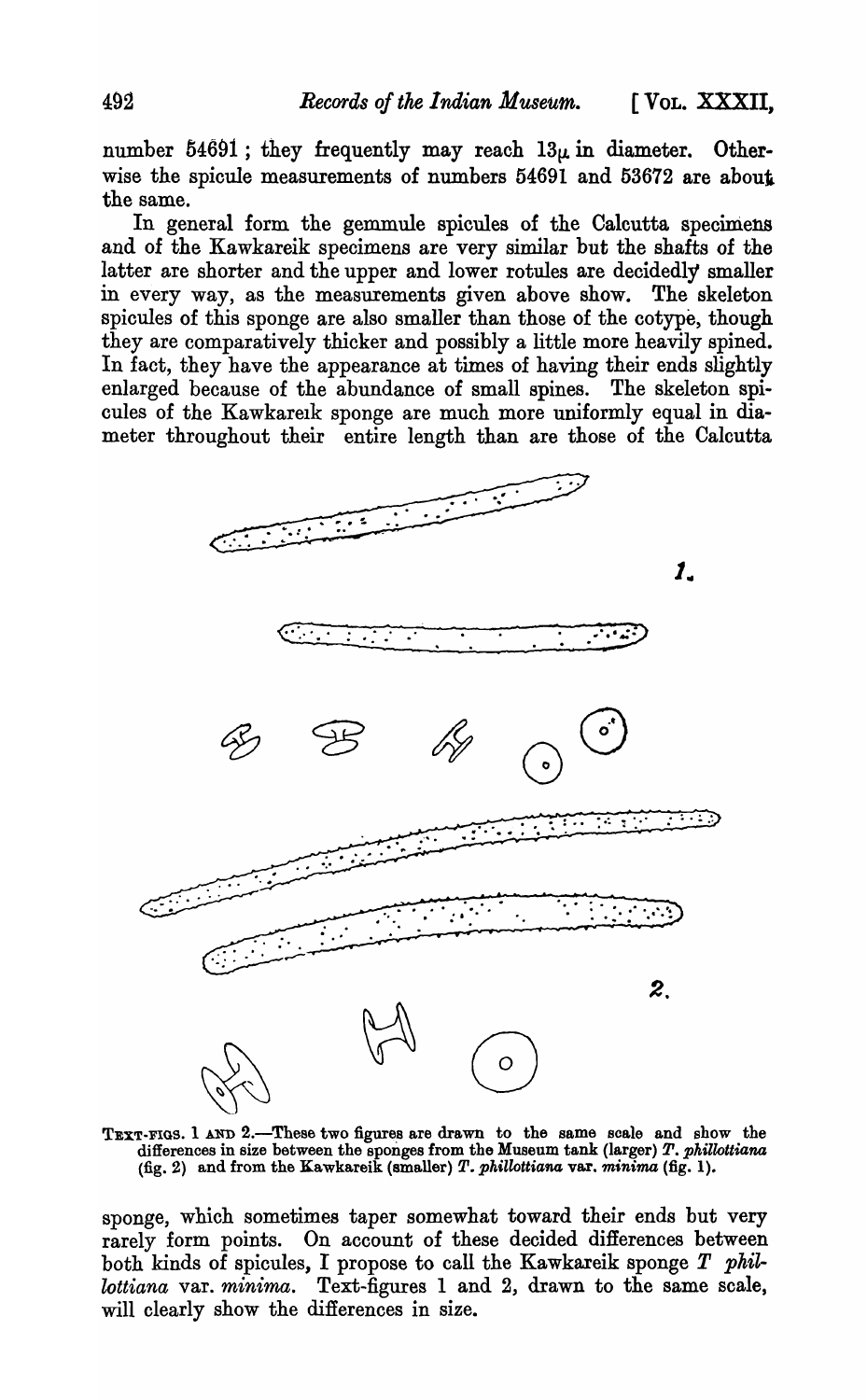#### 1930.] N. GIST GEE: *Trochospongi'la phillottiana and its varieties.* 493

Since making a careful study of the cotype of *T. phillottiana,* I am convinced that my *T tunghuensis* from near Ningpo, China, is so closely related to this species that it is entitled to only varietal rank and I now propose to call it *T. phillottiana* var. *tunghuensis* (fig. 5). The Japanese sponge from" Lake Biwa is very similar in form and dimensions to the China sponge. While there are other minor differences between the spicules of the China and Japan sponges and the Calcutta one, yet the most prominent one is the fact that a very large number of the skeleton .spicules in the former (China and Japan ones) are sharp-pointed, though .a few round-ended ones do occur, while in the latter (Indian ones) the ends are altogether rounded with only a very rare one sharpened.



TEXT-FIG. 3.-This figure shows a slightly exaggerated, much enlarged, view of the upward curve of the rotules of the gemmule spicules of *T. phillottiana* var. *tunghuen*. *sis.* While this curve is also present in *T. pkillottiana,* it does not seem to lfe SO marked. .

Other differences between the gemmule spicules are that the basal disks of the Calcutta sponge bear plainly marked lines (not shown in



TEXT-FIG. 4.-T. phillottiana var. javanensis, showing rounded ends of skeleton spicules.

the drawing) radiating from the centre of the disk; these are either entirely absent or only now and then very poorly developed and hardly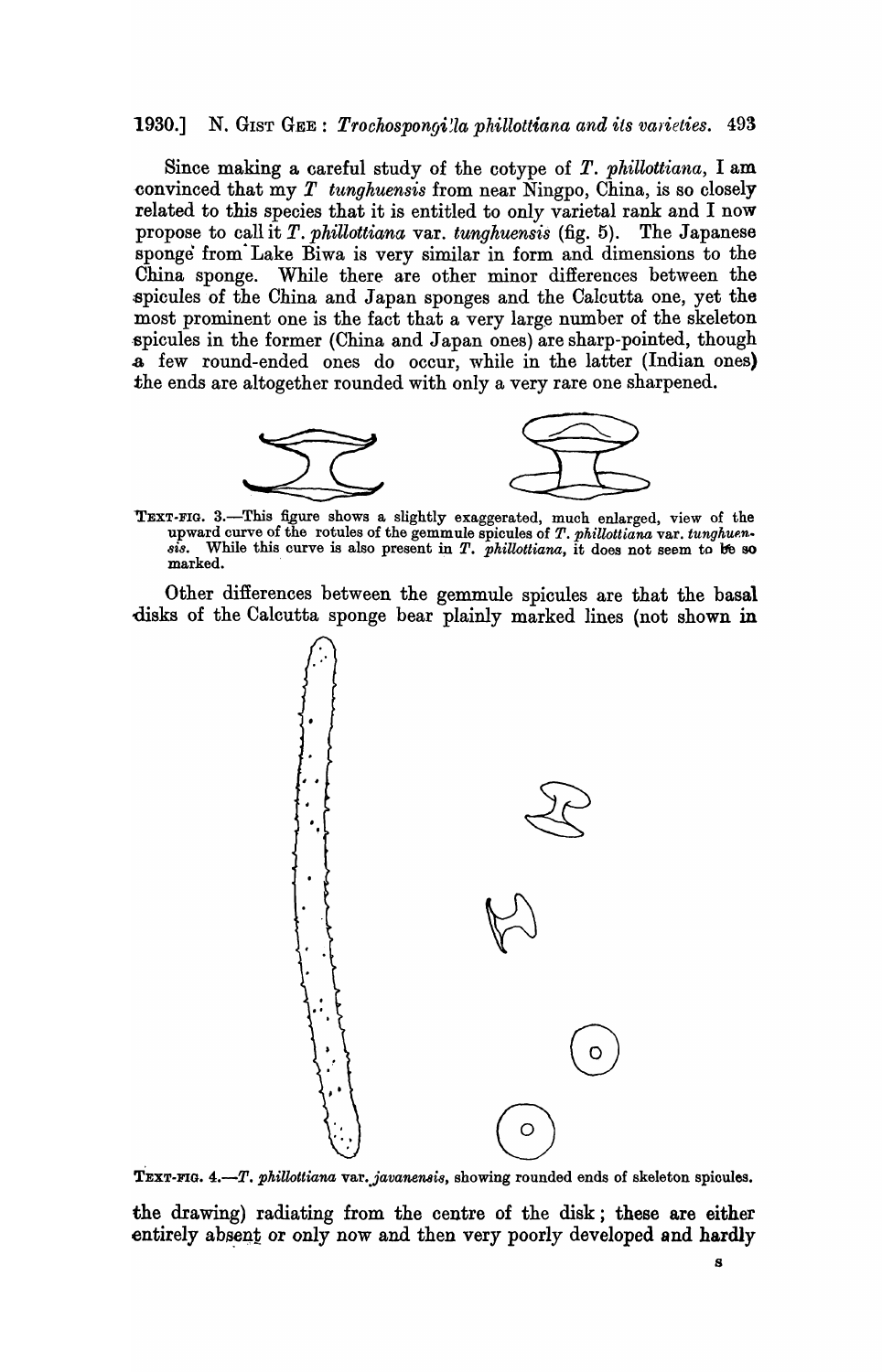visible in the China and Japan sponges. Then, too, the disks of the Indian sponge are somewhat flatter than those of the China and Japan sponges, though in all of them the rotules are often curved up around their edges into saucer-like structures (fig. 3).

Spicules of *T*. *phillottiana* var. *tunghuensis* have also been found in Soochow and Nanking in Kiangsu Province, in preparations of other sponges. It is evidently a very minute form and must be quite inconspicuous.

The Java sponge (fig. 4) which we have named (7) *T phillottiana*  var. *javanensis* has its gemmule spicules closely resembling those of the-China form with upward curved edges to its disks, but its skeleton spieules more closely resemble those of the Indian sponge for they all have rounded ends but average a little longer and a little thicker than those of the Calcutta type.



TEXT-FIG.  $5.-T.$  phillottiana var. tunghuensis. In this sponge the skeleton spicules areprevailingly sharp-pointed. There are a few spicules with rounded ends.

The measurements of one slide each of the China, Japan and Java. forms are given below for the sake of comparison :-

|                      |                      | Skeleton spicules |             |              | Gemmule spicules<br>rotules |              |
|----------------------|----------------------|-------------------|-------------|--------------|-----------------------------|--------------|
|                      |                      | long              | thick       | long         | upper                       | lower        |
| Java (type) (53826)  |                      | $150 - 190 \mu$   | $9 - 14\mu$ | $10 - 120$   | $18 - 20\mu$                | $22\mu$      |
| China (type) (53666) | $\ddot{\phantom{a}}$ | $146 - 160 \mu$   | $7 - 10\mu$ | $10 - 12\mu$ |                             | $18 - 22\mu$ |
| Japan (53506)        | $\bullet$ $\bullet$  | $140 - 156\mu$    | 8u          | $12\mu$      | $16 - 17 \nu$               | $18 - 19\mu$ |